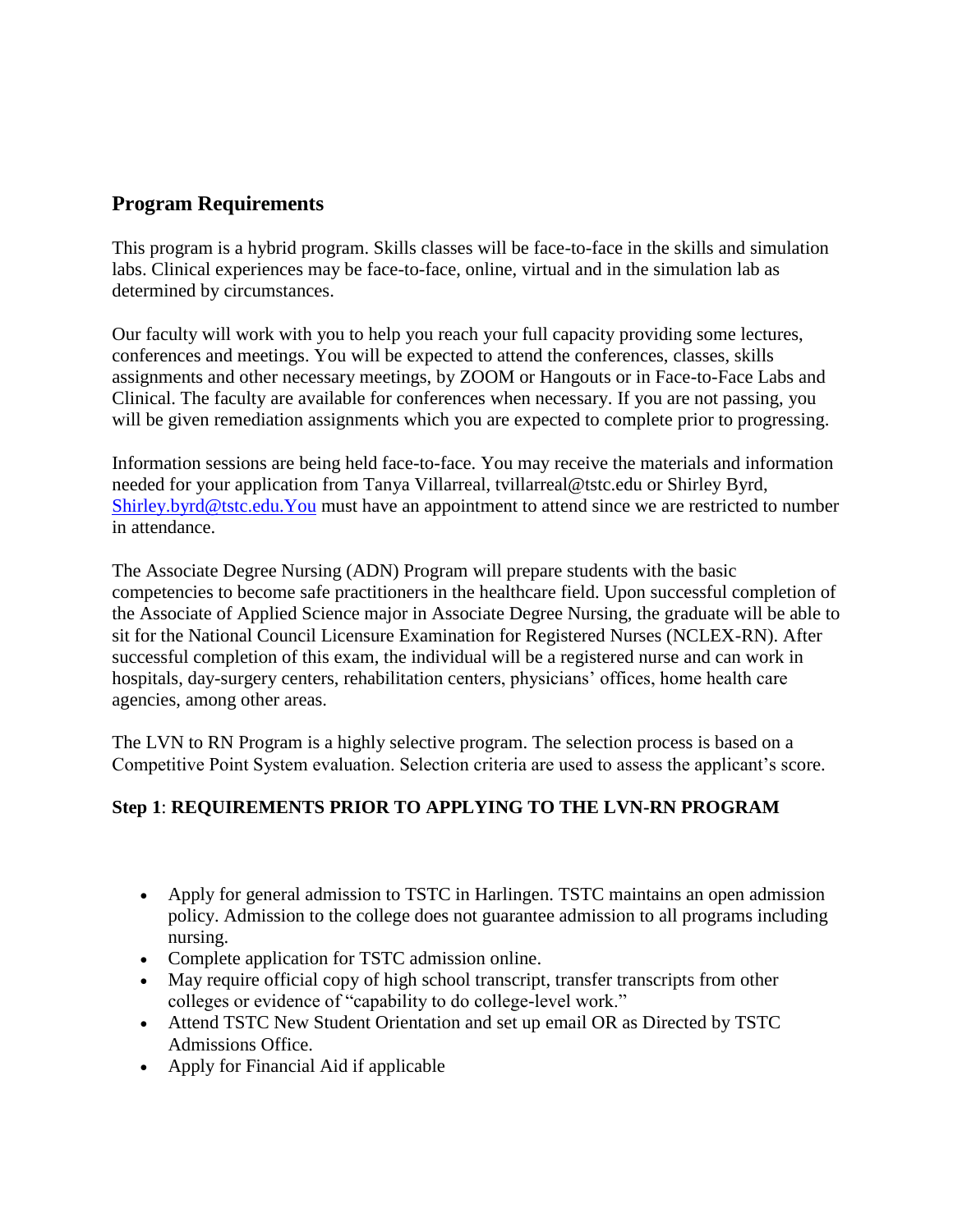## **Step 2: COMPLETE PRE-PROGRAM REQUIREMENTS**

- The LVN to RN Transition Program is designed for individuals who hold an LVN License and seek to pursue the Registered Nurse Licensure.
- A current LVN License is required to apply and must be kept current.
- Complete ALL pre-requisites with a "C" or better.
- ALL SCIENCES MUST BE COMPLETED WITHIN THE PAST 10 (TEN) YEARS. Your prerequisite grades are used to calculate your GPA which is important and weighs heavily in the selection process. The higher your grade is on prerequisites, the more points you get on your Admission Score Sheet.
- The TSTC LVN to RN Transition Program for the 2022 Spring and Fall Program is a Hybrid Program.
- If some unavoidable circumstance were to occur, we will go back to the COVID precautionary controls. This means that part of the program is completely online, some skills are online and some hands-on in the Nursing Lab and the Clinical portion is virtual and face-to-face in the clinical site. If COVID-19 prevents completion of the hands-on clinical experiences as required by the Board of Nurses, we may have to extend the clinical portion into the next semester. You will graduate and be able to take state boards, but it may be delayed. This ALL depends on the availability of the clinical sites to take students. The Board of Nurses requires a portion of your education to be at the clinical site in order for us to complete educational requirements and sit for State Boards. You will be kept advised as the program progresses.
- Upon completion of the Associate of Applied Science in Associate Degree in Nursing, the graduate will be able to take the National Council Licensure Examination for Registered Nurses (NCLEX-RN).

### **Step 3: APPLICATION REQUIREMENTS PROCESS**

- Applicant must attend LVN-RN Information Session.
- Applicant must take the HESI LPN-ADN Entrance Exam and meet the required score of at least 850.

If you do not score 850, re-take the test to see if you can score higher on the next exam. You can take the Exam twice in a testing period. Submit the sheet that has the higher score.

- To prepare for this exam, please study the HESI Comprehensive NCLEX-LPN Examination Study Guide. Contact Registration Number: 956-364-4310 for HESI Online Testing Dates. Remember the higher the score you make, the better your chance of admission.
- Applicant must meet the required ADN cumulative GPA of 2.7. The GPA is figured using the seven required prerequisite courses (Labs are not counted) and divided by seven. So, the more A's and B's you have, the higher the score you will have.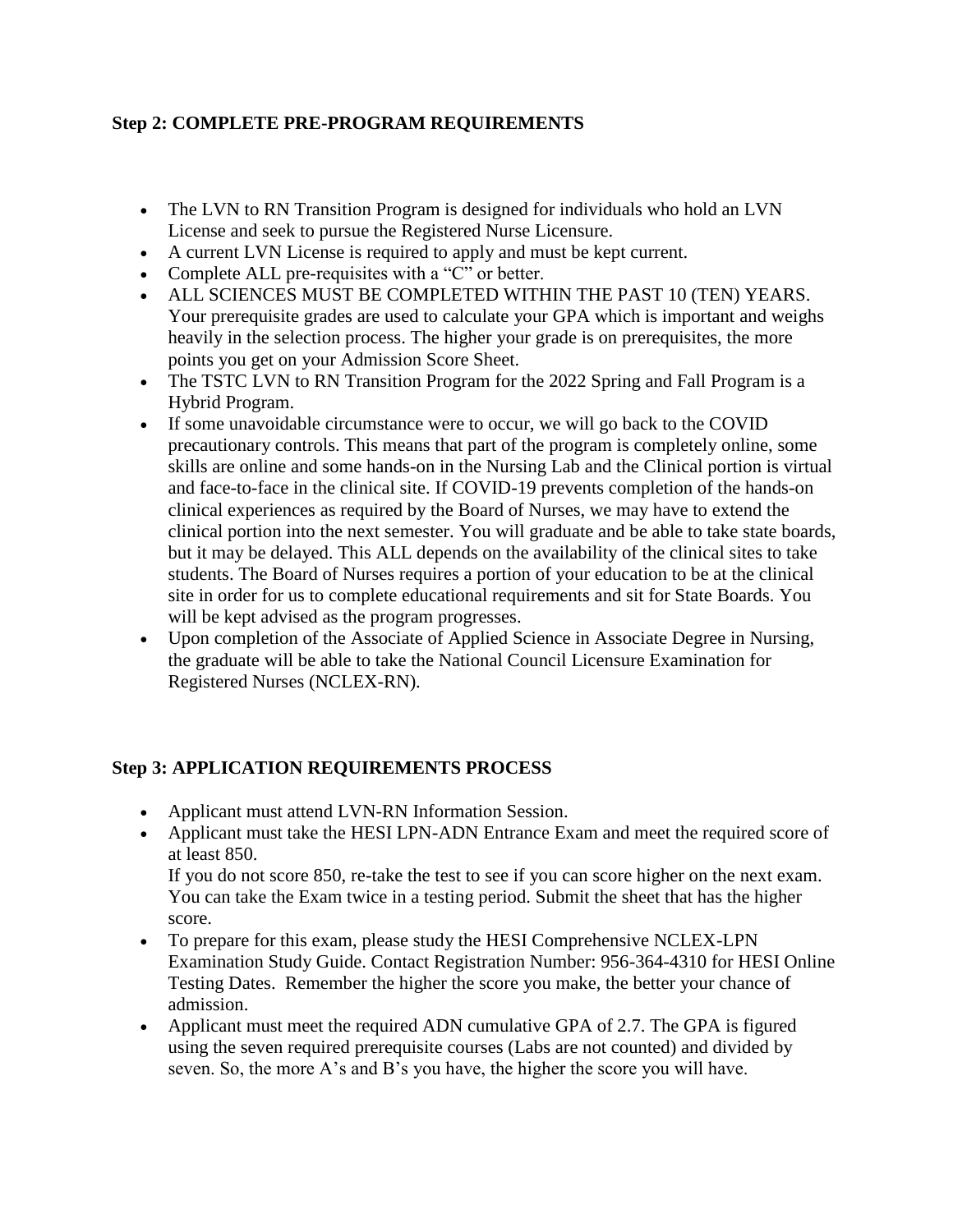- Complete all Health Requirements-Immunizations<sup>\*</sup>. Must be current within the last 12 months. Health requirement, including immunizations, must be signed by you and recorded on the TSTC physical document.
- Once you are ready to apply to the program, contact Tanya Villarreal at tvillarreal@tstc.edu for an Application Packet. Complete and submit the Admission Application. Application Period dates change with each cohort. The application period for **Spring 2022 is September 22, 2021 through November 5, 2021 at 12 Noon.**
- Email Application Packet to Tanya Villarreal at [tvillarreal@tstc.edu](mailto:tvillarreal@tstc.edu)
	- o On Subject line: LVN-RN Transition Program Application Packet
	- o Please list the following in email: Name  $Id#$ Phone number Application pages: \_\_\_\_\_ Transcripts (number of transcripts submitted): \_\_\_ Letters of recommendation (number of letters submitted): Certificate from Information Session :\_\_\_\_ Total number of pages scanned:\_\_\_\_
- Tanya Villarreal will send you a confirmation email upon receiving the application packet. If you do not receive a confirmation email within 2 days, please contact Ms. Villarreal at 956-364-4690.

# **STEP 4: ACCEPTANCE OF APPLICATION STATUS**

- Once the application and all supporting documents have been delivered and logged in by the application deadline, the application is considered accepted.
- It is our suggestion that you have someone, not TSTC staff, check the packet with you to make sure you have all the materials required. If you take the HESI more than once, make sure you have only the highest score listed and enclosed in your packet.

## **STEP 5: NOTIFICATION OF APPLICATION STATUS**

- Students with the highest points will be accepted into the program based upon the number of available spots in the cohort. Applicants with lower points will be denied.
- Alternates–Should any of the admitted applicants decline admission, an alternate will be offered admissions to the program. Alternates are selected from next highest scores in the cohort.

### **Criminal Background Checks**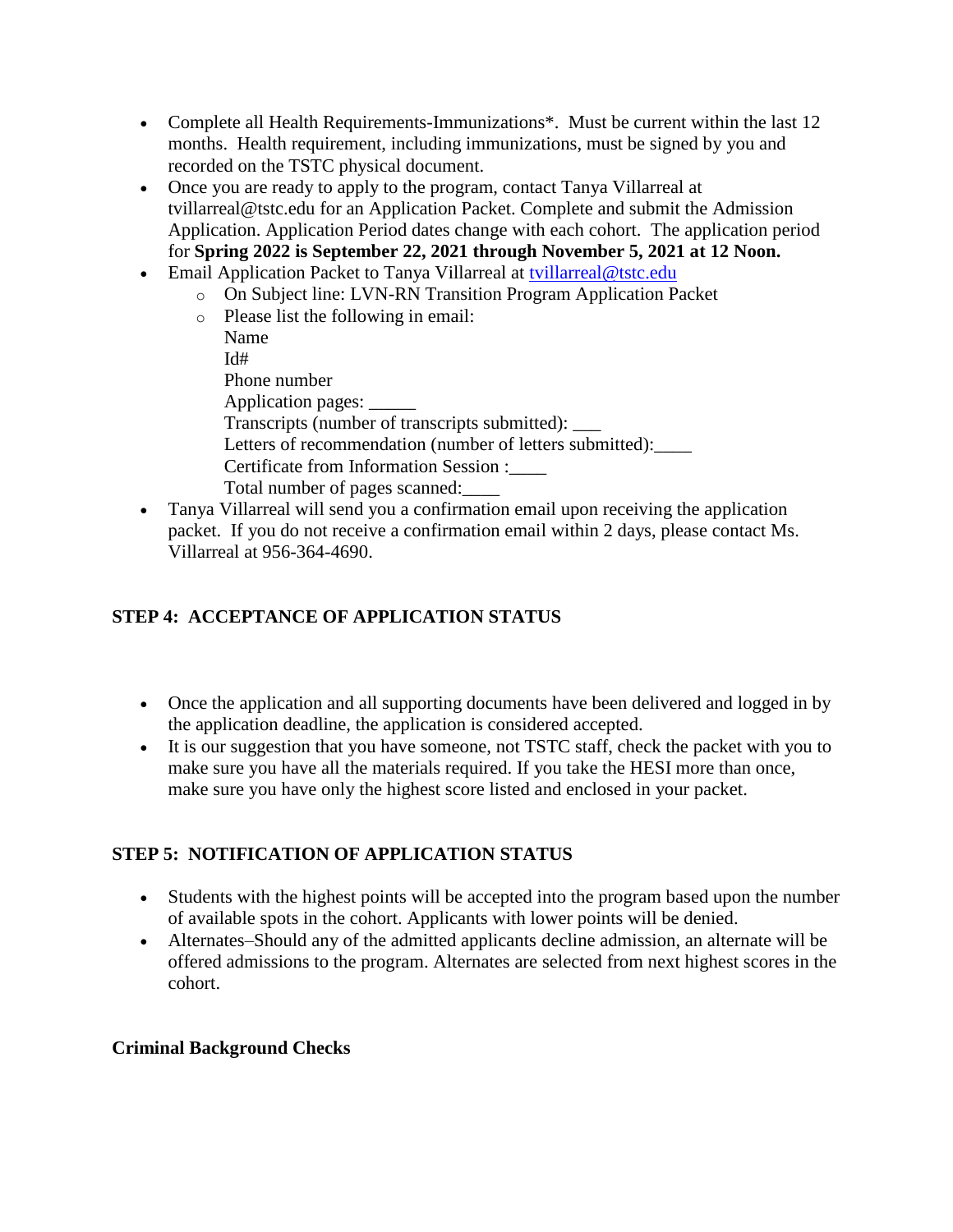After acceptance into the program, PLEASE BE AWARE that the applicant must complete Fingerprint Clearance and L1 criminal history check for the Texas Board of Nursing and Drug Screens for the Clinical Sites. You will be notified by the Program Director or Instructor if you are clear or need clearance. Registered Nurse License Eligibility is determined through a DPS/FBI criminal history background check completed through the Texas Board of Nursing. Information relating to the criminal history and declaratory order (DO) process is available on the Texas Board of Nursing

website [http://www.bon.texas.gov/licensure\\_eligibility.asp.](http://www.bon.texas.gov/licensure_eligibility.asp)

It is highly recommended to initiate the DO process at the time of your application if there is anything in your background that may show up as a criminal matter in the background check, even if adjudicated or expunged, and it happened many years ago. Once you have been accepted in the program and you accept the appointment, your name will be submitted to the Board of Nursing for clearance into the program. You will receive a Blue Card or letter of clearance which you must turn in to the Nursing Education Office.

#### **Drug Screens**

Drug Screening is arranged through the Nursing Department. The program does initial, random and for cause drug screening. Cost for drug screening will be the responsibility of the student. Additional Criminal Background Checks and Fees may accrue with hosting clinical sites. More information will be relayed to students at orientation.

#### **SELECTION PROCESS:**

The LVN to RN selection process is based on a Competitive Point System evaluation.

- 1. Selection criteria are used to assess the applicant's score. Points are given for the following selection criteria:
- 2. LVN-RN Program Prerequisite Courses Cumulative GPA 2. HESI Exam Scores

3. Additional Points as listed in the Application Packet/Scoresheet (Scores for A's and B's and previous special certifications)

B. Once all admission criteria are met for entrance to the program, students with completed applications will be selected by scoring.

1. Students with the highest points will be accepted into the program based upon the number of available spots in the co-hort.

2. Decisions are ultimately made by the LVN-RN Department Admission Committee and confirmed by the Program Chair and may not be appealed.

3. Students not admitted are free to reapply in the following application enrollment period.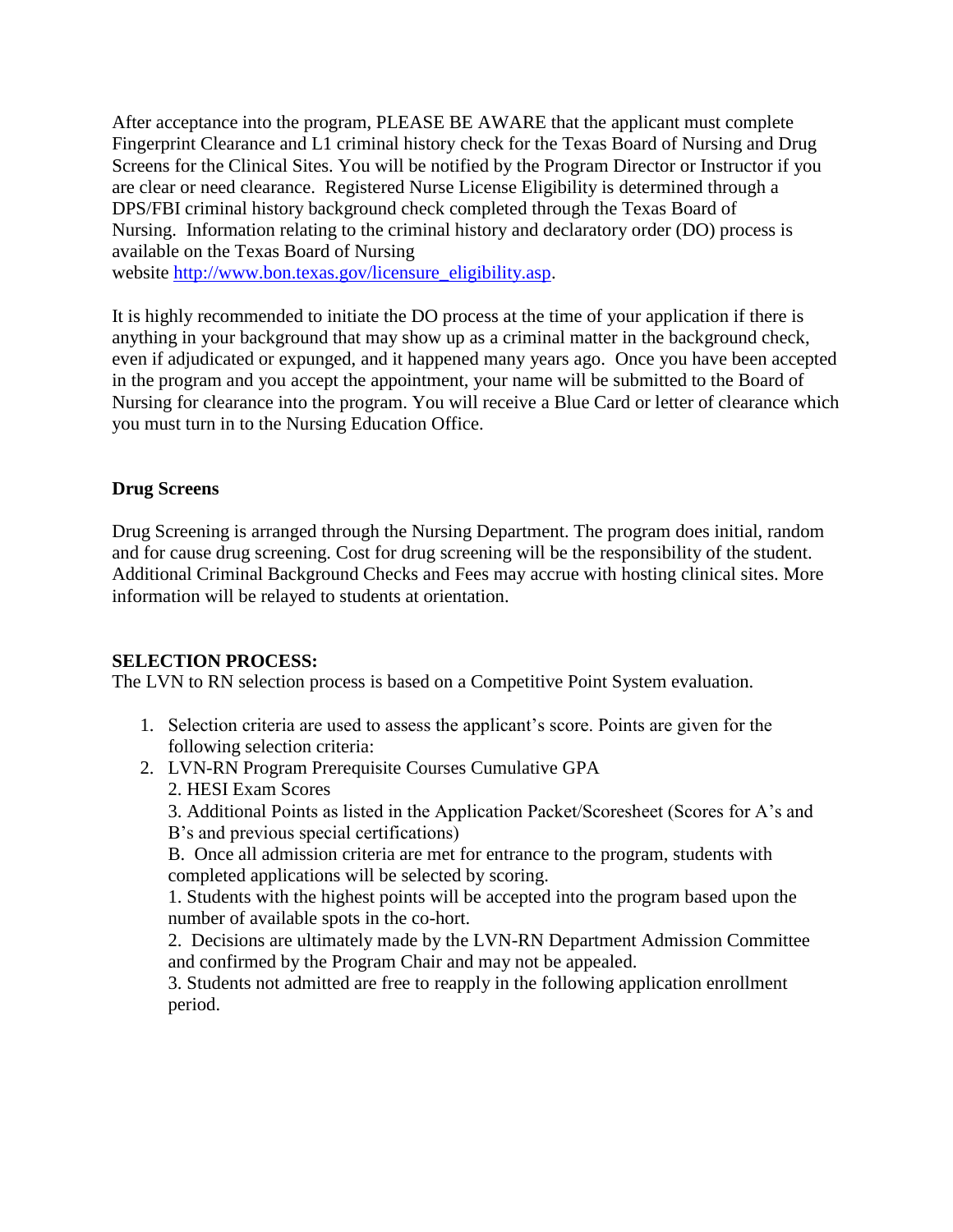1. Qualified applicants are ranked from highest to lowest points. Admission is solely based on this ranking. Applicants must officially accept admission to the program on or before the indicated date.

D. Alternates: Should any of the admitted applicants decline admission, an alternate will be offered admission to the program. The highest score will be considered for admission. E. Once the selection is made, the admission documents are transferred into the student's active file.

2. Applicants not selected have three weeks to pick up their packets. After this period, packets will be shredded. The only documents filed by the program are the Score Sheets which are kept in file for two years (effective 1/2020).

Prerequisite courses must be completed prior to enrollment into the program. Subjects in progress must be approved by the program director and must be completed by the first day of class. One subject only is allowed. Student must submit a progress grade.

All sciences must be completed within the past 10 years.

BIOL 2401 Anatomy & Physiology I OR BIOL 2301 Anatomy & Physiology I AND BIOL 2101 Anatomy & Physiology I ENGL 1301 Composition I\* PSYC 2314 Lifespan Growth and Development \*ACGM X3XX Humanities or Fine Arts Elective\* BIOL 2402 Anatomy & Physiology II OR BIOL 2302 Anatomy & Physiology II AND BIOL 2102 Anatomy & Physiology II PSYC 2301 General Psychology BIOL 2420 Microbiology for Non-Science Majors OR BIOL 2320 Microbiology for Non-Science Majors AND BIOL 2120 Microbiology for Non-Science Majors

Humanities-Fine Arts-Harlingen indicates classes available in Harlingen ARTS 1301 Art Appreciation (Harlingen) ARTS 1303 Art History I ARTS 1304 Art History II (Harlingen) ARTS 1316 Drawing 1 ARTS 1313 Foundations of Art ARTS 2316 Painting 1 ENGL 2321 British Literature ENGL 2322 British Literature I (Harlingen) ENGL 2326 Scripture I (Harlingen) ENGL 2307 Creative Writing I ENGL 2331 World Literature (Harlingen) ENGL 2341 Forms of Literature HUMA 1301 Introduction to Humanities II HUMA 1302 Introduction to Humanities HUMA 2323 World Cultures MUSI 1306 Music Appreciation (Harlingen)